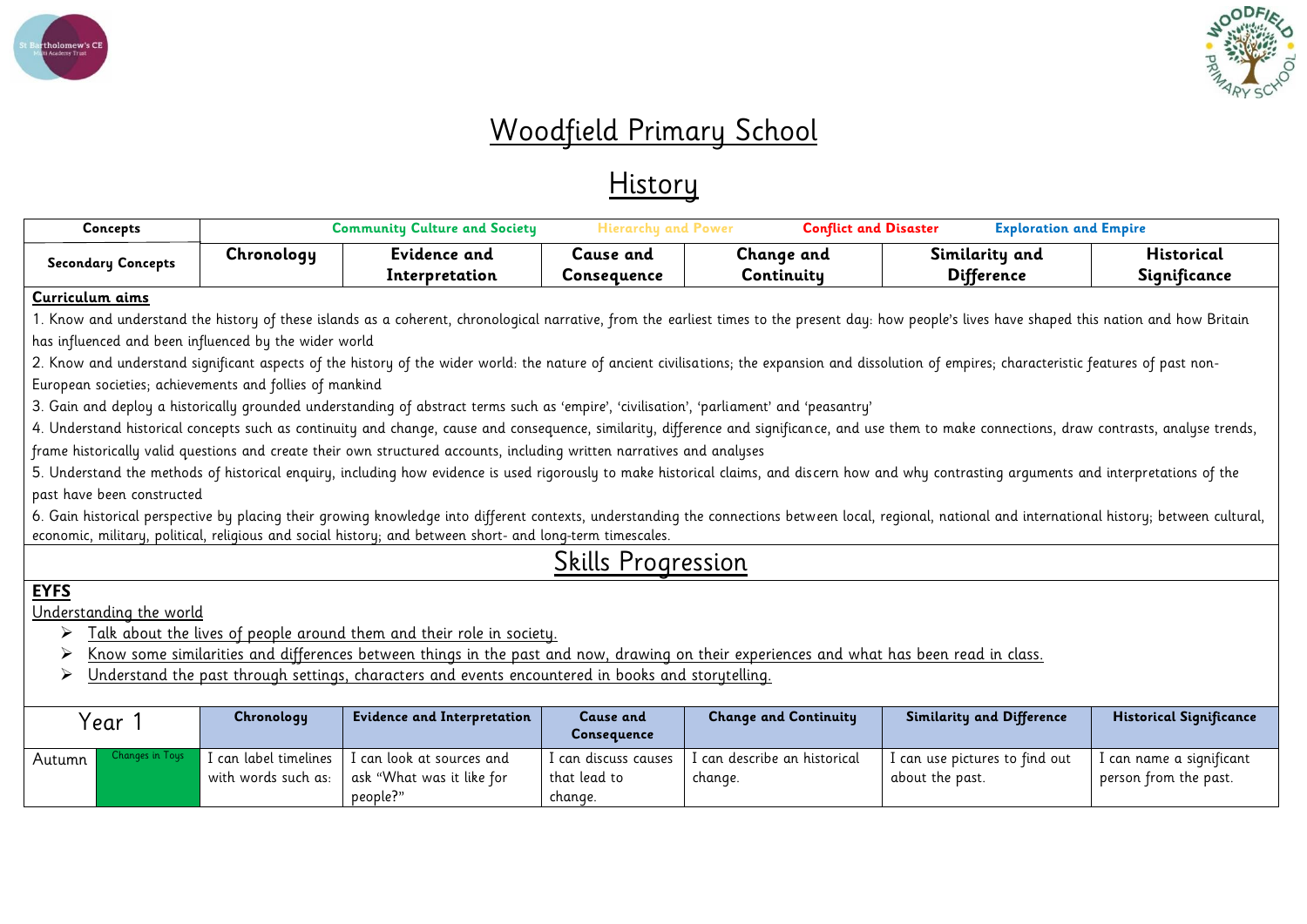|        |                                                       | past, present, older<br>and newer.<br>I can recount<br>changes that have<br>occurred in my own<br>life. | "What happened?"<br>"What was this used for?"<br>"How long ago?"                                                                                                                  |                                                                                                                                                    |                                                                     |                                                                                 |                                                                                                         |
|--------|-------------------------------------------------------|---------------------------------------------------------------------------------------------------------|-----------------------------------------------------------------------------------------------------------------------------------------------------------------------------------|----------------------------------------------------------------------------------------------------------------------------------------------------|---------------------------------------------------------------------|---------------------------------------------------------------------------------|---------------------------------------------------------------------------------------------------------|
| Spring | <b>Florence</b><br>Nightingale<br>and Mary<br>Seacole | I can place events<br>on a timeline.                                                                    | I can observe or handle<br>evidence to ask questions<br>about the past, with<br>support.<br>I can show an<br>understanding of concepts<br>such as civilisation, war and<br>peace. | I can recognise that<br>there are reasons<br>why people in the<br>past acted as they<br>did.                                                       | I can describe historical<br>events.                                | I can use pictures and stories<br>to find out about the past.                   | I can name significant<br>people from the past.                                                         |
| Summer | The Victorians                                        | I can place events<br>and some artefacts<br>on a timeline.                                              | I can observe or handle<br>some evidence to ask<br>questions about the past.<br>I can show an<br>understanding of concepts<br>such as civilisation.                               | I can recognise that<br>there are reasons<br>why people in the<br>past acted as they<br>did and what the<br>consequences of<br>these actions were. | I can describe changes and<br>historical events.                    | I can use pictures, stories and<br>film footage to find out about<br>the past.  | $\overline{I}$ can describe and begin to<br>talk about key events of a<br>significant person/time.      |
|        | Year 2                                                | Chronology                                                                                              | Evidence and Interpretation                                                                                                                                                       | <b>Cause and</b><br>Consequence                                                                                                                    | <b>Change and Continuity</b>                                        | Similarity and Difference                                                       | <b>Historical Significance</b>                                                                          |
| Autumn | <b>Great Fire of</b><br>London                        | I can place events<br>and artefacts on a<br>timeline.                                                   | I can observe or handle<br>some evidence to ask<br>questions and find answers<br>to questions about the past.                                                                     | I can recognise that<br>there are reasons<br>why people in the<br>past acted as they<br>did and what the<br>consequences of<br>these actions were. | I can describe changes and<br>the historical events they led<br>to. | I can use pictures, stories and<br>diary entries to find out about<br>the past. | I can describe and begin to<br>talk about key events of a<br>significant person/time.                   |
| Spring | Windrush                                              | I can place events<br>and artefacts on a<br>timeline.                                                   | I can observe or handle<br>evidence to ask questions<br>and find answers to<br>questions about the past.                                                                          | I can recognise that<br>there are reasons<br>why people in the<br>past acted as they                                                               | I can describe changes and<br>the historical events they led<br>to. | I can use pictures, stories and<br>film footage to find out about<br>the past.  | I can describe significant<br>people and events from<br>the past and explain why<br>they are important. |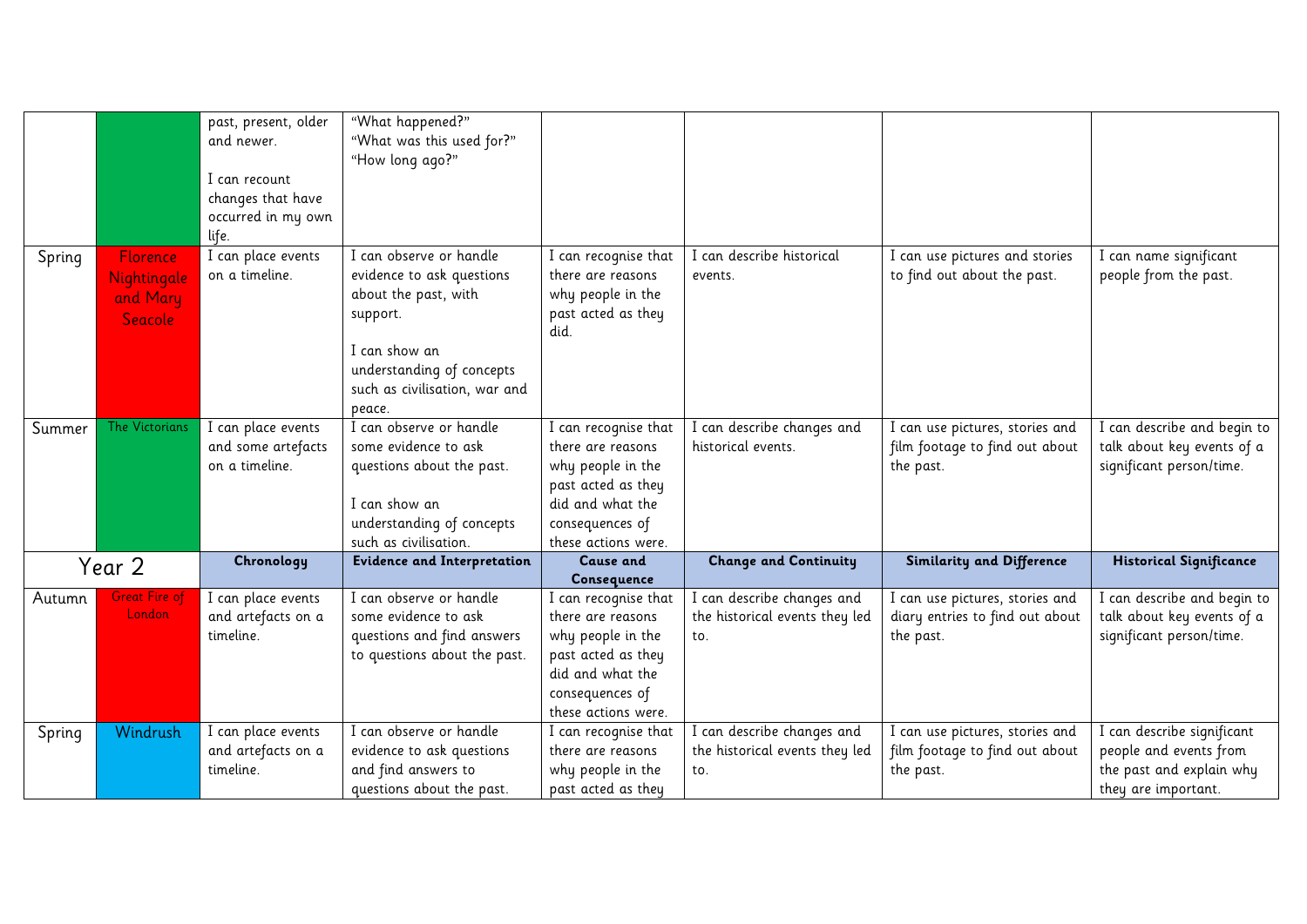|        |                 | can use dates         |                                    | did and what the            |                              | I can identify some of the      |                                |
|--------|-----------------|-----------------------|------------------------------------|-----------------------------|------------------------------|---------------------------------|--------------------------------|
|        |                 | where appropriate.    |                                    | consequences of             |                              | different ways the past has     |                                |
|        |                 |                       |                                    | these actions were.         |                              | been represented.               |                                |
|        |                 |                       |                                    |                             |                              |                                 |                                |
|        |                 |                       |                                    | I can show an               |                              |                                 |                                |
|        |                 |                       |                                    | understanding of            |                              |                                 |                                |
|        |                 |                       |                                    | concepts such as            |                              |                                 |                                |
|        |                 |                       |                                    | civilisation.               |                              |                                 |                                |
| Summer | Queen           | I can place events,   | I can observe or handle            | I can recognise that        | I can describe historical    | I can use pictures, stories and | can describe significant       |
|        | Elizabeth II    | artefacts and a       | evidence to ask questions          | there are reasons           | events and explain what      | film footage to find out about  | people from the past and       |
|        | and Monarchy    | historical figure on  | and find answers to                | why people in the           | changed.                     | the past.                       | explain why they are           |
|        |                 | a timeline.           | questions about the past.          | past acted as they          |                              |                                 | important.                     |
|        |                 |                       |                                    | did.                        |                              | I can identify some of the      |                                |
|        |                 | I can use dates       | I can begin to explain why         |                             |                              | different ways the past has     |                                |
|        |                 | where appropriate.    | evidence can be trusted.           | I can show an               |                              | been represented.               |                                |
|        |                 |                       |                                    | understanding of            |                              |                                 |                                |
|        |                 |                       |                                    | concepts such as            |                              |                                 |                                |
|        |                 |                       |                                    | civilisation,               |                              |                                 |                                |
|        |                 |                       |                                    |                             |                              |                                 |                                |
|        |                 |                       |                                    |                             |                              |                                 |                                |
|        |                 |                       |                                    | monarchy and<br>parliament. |                              |                                 |                                |
|        |                 | Chronology            | <b>Evidence and Interpretation</b> | <b>Cause and</b>            | <b>Change and Continuity</b> | Similarity and Difference       | <b>Historical Significance</b> |
|        | Year 3          |                       |                                    | Consequence                 |                              |                                 |                                |
| Autumn | Stone Age -     | I can place ages in   | I can observe evidence to          | I can suggest               | I can begin to understand    | I can describe different        | can suggest suitable           |
|        | <b>Iron Age</b> | order of time and     | ask about the past and             | causes and                  | the concept of change        | accounts of an historical       | sources of evidence to find    |
|        |                 | understand the        | come to conclusions based          | consequences of the         | overtime a long period of    | event.                          | out about significant          |
|        |                 | meaning of their      | on what I have seen.               | main events and             | history.                     |                                 | people/events.                 |
|        |                 | names.                |                                    | changes over a              |                              |                                 |                                |
|        |                 |                       | I can use more than one            | period of time in           |                              |                                 |                                |
|        |                 |                       | source of evidence for             | history.                    |                              |                                 |                                |
|        |                 |                       | historical enquiry.                |                             |                              |                                 |                                |
| Spring | The Roman       | I can place events,   | I can suggest suitable             | I can suggest               | I can understand the         | I can describe different        | I can suggest suitable         |
|        | <b>Empire</b>   | artefacts and         | sources of evidence for            | causes and                  | concept of change over       | accounts of a historical event, | sources of evidence for        |
|        |                 | historical figures on | historical enquiries.              | consequences of             | periods of history,          | explaining some of the          | historical enquiries.          |
|        |                 | a timeline using      |                                    | some of the main            | representing this with some  | reasons why the accounts        |                                |
|        |                 | dates.                | I can use more than one            | events and changes          | evidence.                    | may differ.                     | I can discuss the              |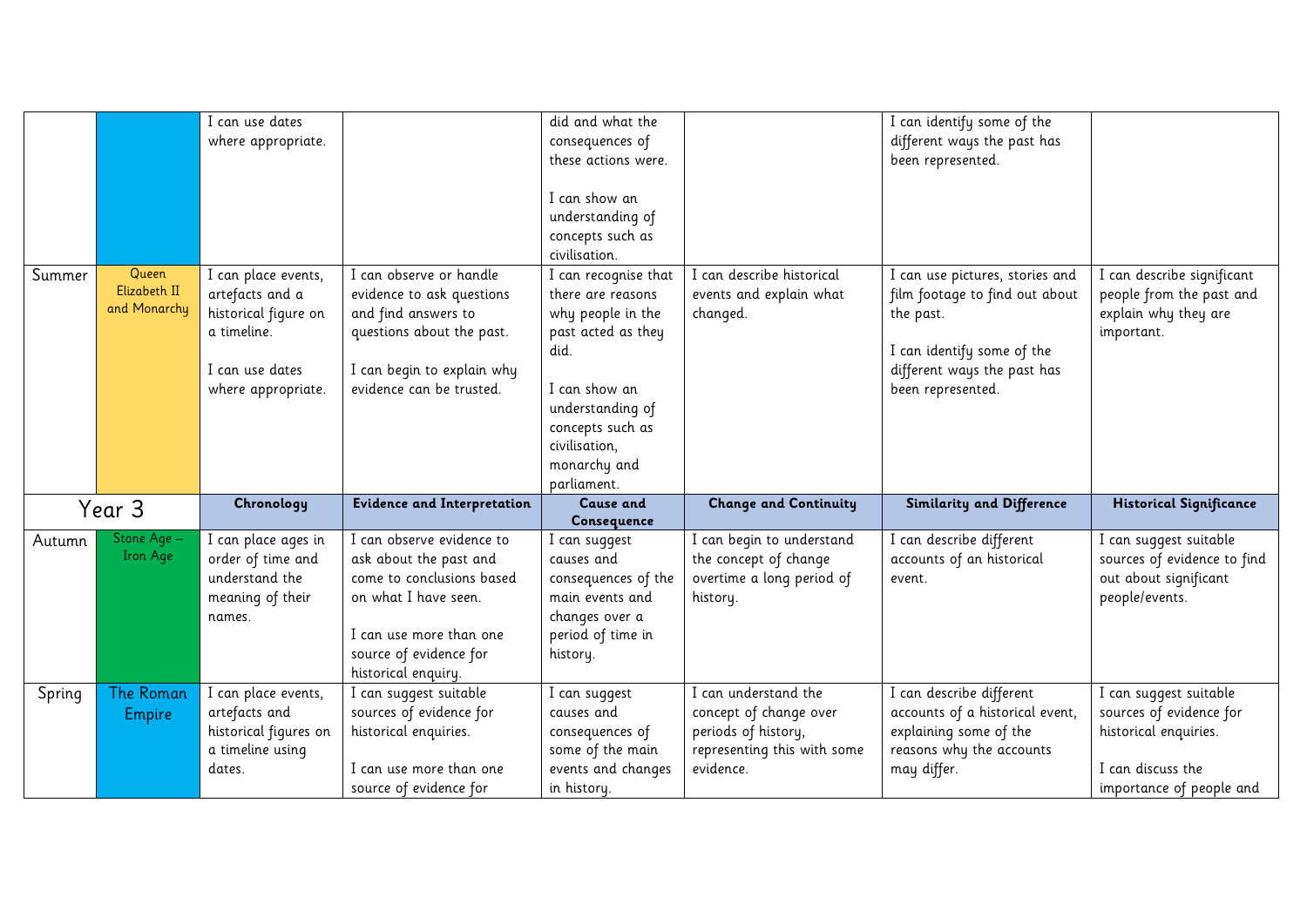|        |                                                                        | I can understand<br>the concept of<br>change overtime,<br>representing this on<br>a timeline.                                                                                                | historical enquiry in order to<br>gain a more accurate<br>understanding of history.                                                                                                                                    |                                                                                                                                                              |                                                                                                                                                          |                                                                                                                                  | events in time and the<br>significant impact they had<br>on society.                                                                                                                                |
|--------|------------------------------------------------------------------------|----------------------------------------------------------------------------------------------------------------------------------------------------------------------------------------------|------------------------------------------------------------------------------------------------------------------------------------------------------------------------------------------------------------------------|--------------------------------------------------------------------------------------------------------------------------------------------------------------|----------------------------------------------------------------------------------------------------------------------------------------------------------|----------------------------------------------------------------------------------------------------------------------------------|-----------------------------------------------------------------------------------------------------------------------------------------------------------------------------------------------------|
| Summer | Britain's<br>Settlement by<br>Anglo-Saxons<br>and Scots                | I can place events,<br>artefacts and<br>historical figures on<br>a timeline using<br>dates.<br>I can understand<br>the concept of<br>change overtime,<br>representing this on<br>a timeline. | I can suggest suitable<br>sources of evidence for<br>historical enquiries.<br>I can use more than one<br>source of evidence for<br>historical enquiry in order to<br>gain a more accurate<br>understanding of history. | I can suggest<br>causes and<br>consequences of<br>some of the main<br>events and changes<br>in history and use<br>some evidence to<br>support my<br>answers. | I can understand the<br>concept of change over<br>periods of history,<br>representing this with some<br>evidence and comparing it<br>to earlier history. | I can describe different<br>accounts of a historical event,<br>explaining some of the<br>reasons why the accounts<br>may differ. | I can suggest suitable<br>sources of evidence for<br>historical enquiries.<br>I can discuss the<br>importance of people and<br>events in time and the<br>significant impact they had<br>on society. |
|        | Year 4                                                                 | Chronology                                                                                                                                                                                   | <b>Evidence and Interpretation</b>                                                                                                                                                                                     | <b>Cause and</b><br>Consequence                                                                                                                              | <b>Change and Continuity</b>                                                                                                                             | Similarity and Difference                                                                                                        | <b>Historical Significance</b>                                                                                                                                                                      |
| Autumn | Viking and<br>Anglo-Saxon<br>struggle for<br>the Kingdom<br>of England | I can place events,<br>artefacts and<br>historical figures on<br>a timeline using<br>dates.<br>I can understand<br>the concept of<br>change overtime,                                        | I can use evidence to ask<br>questions and find answers<br>to questions about the past.<br>I can suggest suitable<br>sources for historical<br>enquiry.                                                                | l can suggest<br>causes and<br>consequences of<br>some of the main<br>events and changes<br>in history and use<br>evidence to support<br>my answers.         | I can understand the<br>concept of change over time<br>and represent this with<br>evidence.                                                              | I can describe the social,<br>ethnic, cultural and religious<br>diversity of the past.                                           | I can discuss the<br>importance of people and<br>events in time and the<br>significant impact they had<br>on society, beginning to<br>use some evidence to<br>prove my discussion.                  |
|        |                                                                        | representing this on<br>a timeline.                                                                                                                                                          |                                                                                                                                                                                                                        |                                                                                                                                                              |                                                                                                                                                          |                                                                                                                                  |                                                                                                                                                                                                     |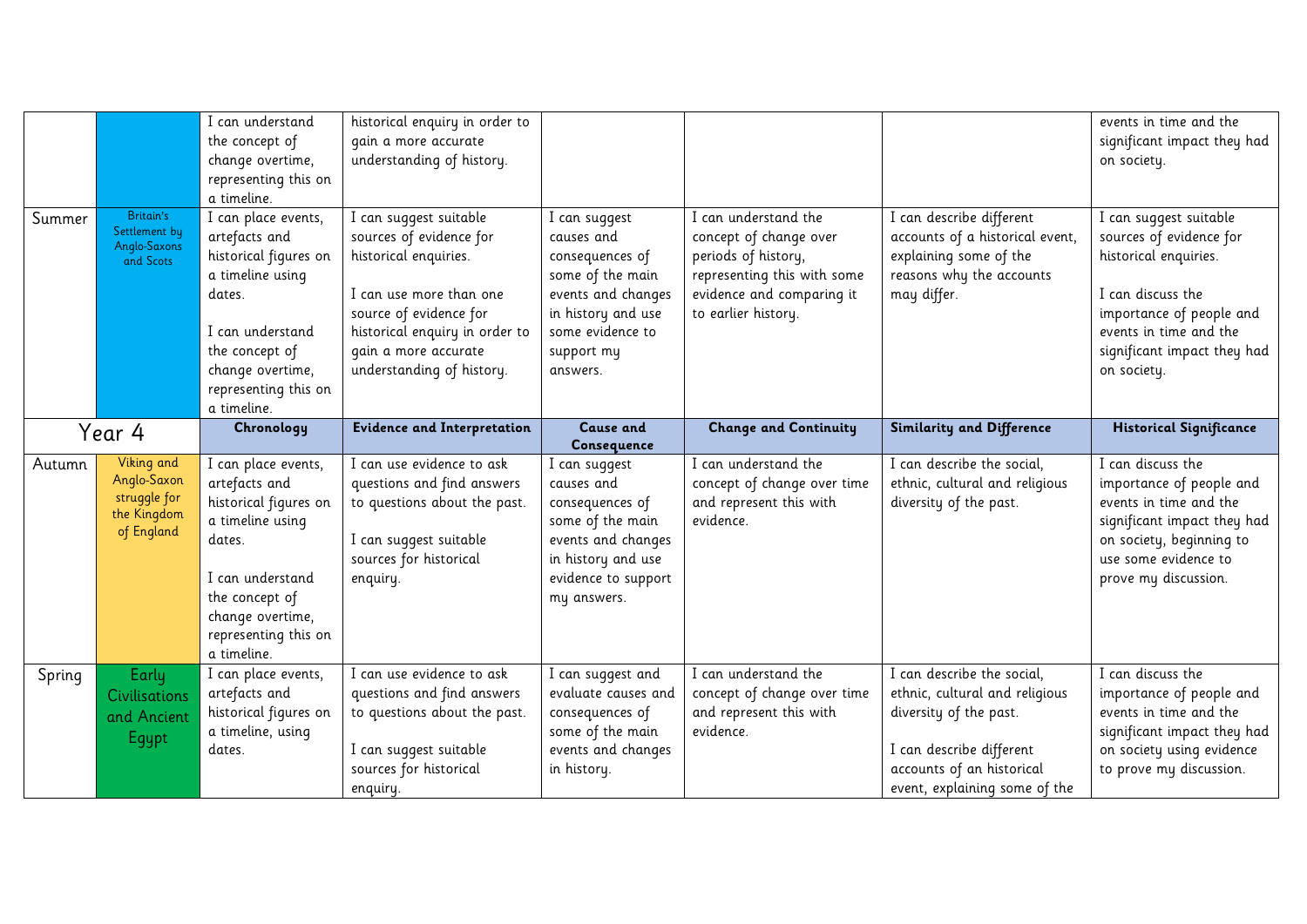| Summer | Year 5                          | I can use some<br>dates and terms to<br>describe events.<br>Chronology                                                                          | I can use more than one<br>source of evidence to gain a<br>more accurate<br>understanding of history.<br>Evidence and Interpretation                      | <b>Cause and</b><br>Consequence                                                                                                                                          | <b>Change and Continuity</b>                                                                                                                                                          | reasons why the account may<br>differ.<br>Similarity and Difference                                          | <b>Historical Significance</b>                                                                                                                                                                                                     |
|--------|---------------------------------|-------------------------------------------------------------------------------------------------------------------------------------------------|-----------------------------------------------------------------------------------------------------------------------------------------------------------|--------------------------------------------------------------------------------------------------------------------------------------------------------------------------|---------------------------------------------------------------------------------------------------------------------------------------------------------------------------------------|--------------------------------------------------------------------------------------------------------------|------------------------------------------------------------------------------------------------------------------------------------------------------------------------------------------------------------------------------------|
| Autumn | A local<br><b>History Study</b> | I can use dates and<br>terms accurately in<br>describing events.                                                                                | I can use sources of evidence<br>to deduce information about<br>the past.                                                                                 | I can describe the<br>social, ethnic,<br>cultural diversity of<br>past society.                                                                                          | I can identify periods of<br>rapid change in history.<br>I can identify continuity and<br>change in the history of the<br>locality of the school.                                     | I can compare some of the<br>times studied with those of<br>the other areas of interest<br>around Britain.   | I can describe the social<br>and cultural diversity of<br>past society.<br>I can describe the<br>characteristic features of<br>the past, including ideas<br>and beliefs.                                                           |
| Spring | <b>Titanic</b>                  | I can use dates and<br>terms accurately in<br>describing events<br>and people.                                                                  | I can use sources of evidence<br>to deduce information about<br>the past.<br>I can select suitable sources<br>of evidence.                                | I can describe the<br>social, ethnic,<br>cultural diversity of<br>past society.<br>I can use sources of<br>information to form<br>testable hypotheses<br>about the past. | I can identify periods of<br>rapid change in history.<br>I can understand the<br>concepts of continuity and<br>change over time.                                                      | I can compare some of the<br>times studied with those of<br>the other areas of interest<br>around Britain.   | I can describe the social<br>and cultural significant of<br>past society.<br>I can describe the<br>characteristic features of<br>the past, including ideas<br>and beliefs.                                                         |
| Summer | <b>Benin</b>                    | I can use dates and<br>terms accurately in<br>describing events<br>and people.<br>I can describe the<br>main changes in a<br>period of history. | I can use sources of evidence<br>to deduce information about<br>the past.<br>I can select suitable sources<br>of evidence, giving reasons<br>for choices. | I can describe the<br>social, ethnic,<br>cultural diversity of<br>past society.<br>I can use sources of<br>information to form<br>testable hypotheses<br>about the past. | I can identify periods of<br>rapid change in history.<br>I can understand the<br>concepts of continuity and<br>change over time.<br>I can use appropriate<br>historical vocabulary to | I can compare some of the<br>times studied with those of<br>the other areas of interest<br>around the world. | I can describe the social<br>and cultural significant of<br>past society<br>I can describe the<br>characteristic features of<br>the past, including ideas,<br>beliefs, attitudes and<br>experiences of men,<br>women and children. |